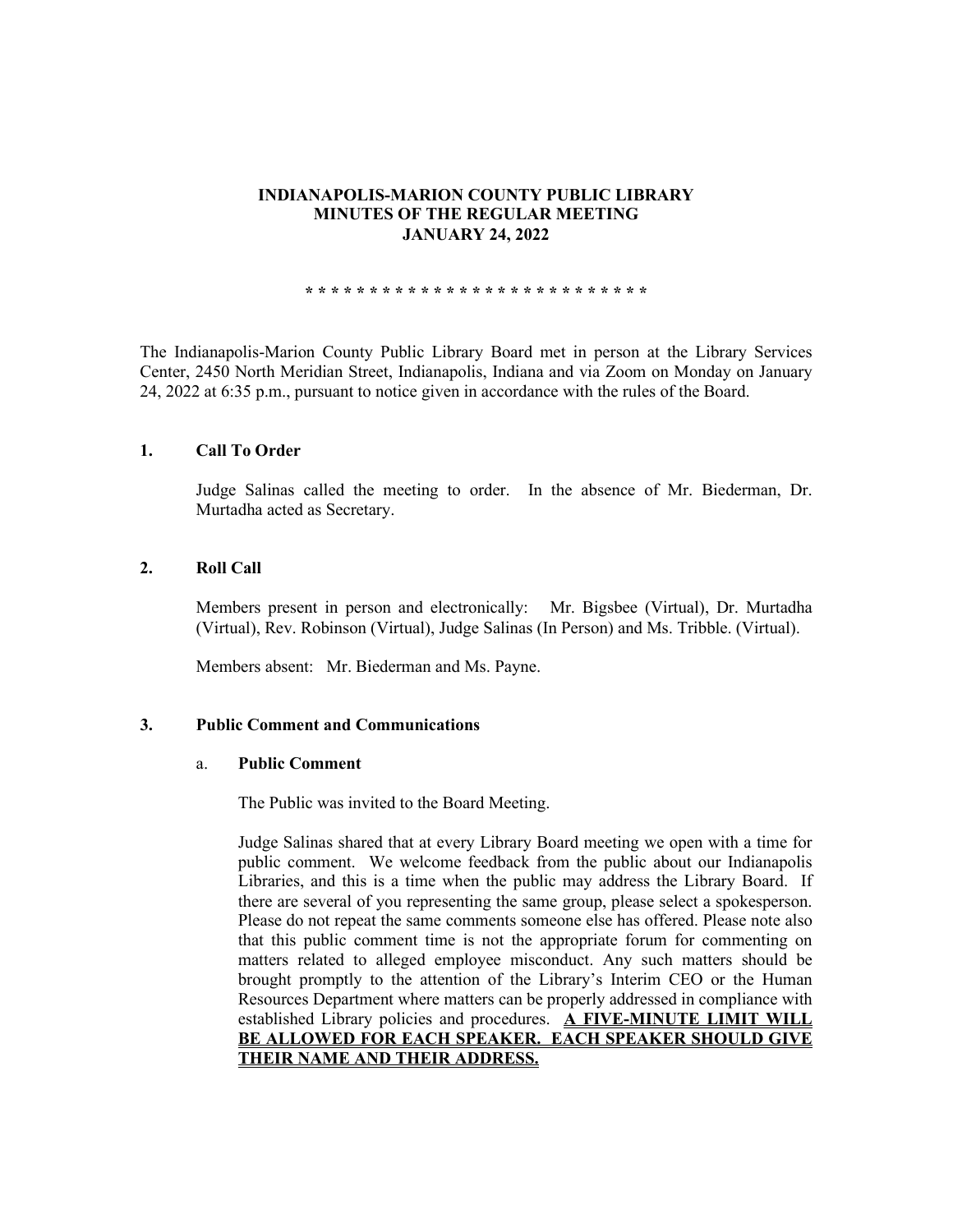There were no petitions to come before the Board.

## b. **Dear CEO Letters and Responses**

Judge Salinas then asked for any comments received from patrons via the Library's website to be read at tonight's meeting.

There were no comments received via the Library's website this month.

c. **Correspondence** for the Board's general information was distributed.

## **4. Approval Of Minutes: Executive Session, Regular and Special Meetings**

### a. **Regular Meeting, December 13, 2021**

The minutes from the Regular Meeting held December 13, 2021 had been distributed to the Board.

The minutes were approved on the motion of Mr. Bigsbee, seconded by Dr. Murtadha, and the following roll call vote:

| Mr. Bigsbee $-$ Aye   | $Rev. Robinson - Aye$ |
|-----------------------|-----------------------|
| $Dr.$ Murtadha $-Aye$ | Judge Salinas $-$ Aye |
|                       | Ms. Tribble $-$ Aye   |

## **COMMITTEE REPORTS**

## **5. Finance Committee (Patricia A. Payne, Chair; Raymond Biederman, Hope C. Tribble)**

### a. **Report of the Treasurer – December 2021**

Carolyn Adams, Interim Chief Financial Officer, discussed the Report of the Treasurer that had been distributed to the Board. She noted there were no surprises this month. Ms. Adams shared that as of December 2021, the actual revenues were approximately \$48 million and the Library's year-to-date expenditures were \$43.3 million. Revenues were higher than budgeted due to receipt of overdue property taxes. Expenditures were 16% less than budgeted.

Dr. Murtadha made the motion, which was seconded by Mr. Bigsbee, that the Report of the Treasurer be filed for audit.

The Report of the Treasurer was approved for filing for audit on the following roll call vote:

| Mr. Bigsbee – Aye  | $Rev. Robinson - Ave$ |
|--------------------|-----------------------|
| Dr. Murtadha – Aye | Judge Salinas $-$ Aye |
|                    | $Ms.$ Tribble $-Aye$  |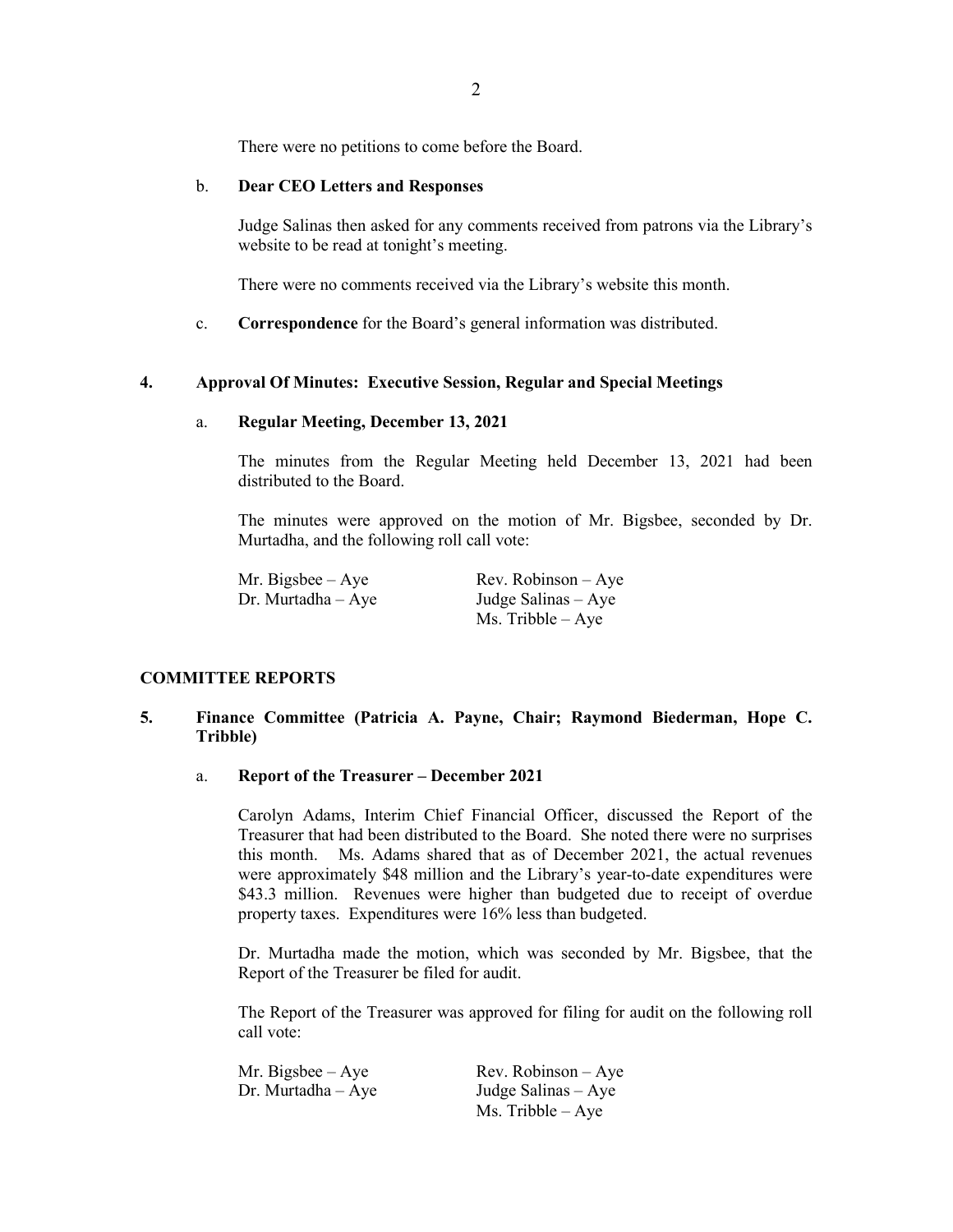b. **Resolution 1 – 2022** (Disclosure of Waived Fines and Fees for 2021)

Ms. Adams advised that for the year ended December 31, 2021, uncollectible fines and fees totaled \$68,846. This amount was due to fines and fees being waived at the branches.

The fiscal impact is a reduction in the accounts receivables reported on the Library's financial statements.

Judge Salinas asked if the Library has information about how the waived fines and fees break down across the various zip codes in Marion County.

Ms. Adams responded that she will check on that.

After full discussion and careful consideration of Resolution  $1 - 2022$ , the resolution was adopted on the motion of Dr. Murtadha and seconded by Mr. Bigsbee, to approve Resolution 1 - 2022, the Disclosure of Waived Fines and Fees for 2021.

Resolution  $1 - 2022$  was approved on the following roll call vote:

| Mr. Bigsbee – Aye  | $Rev. Robinson - Aye$ |
|--------------------|-----------------------|
| Dr. Murtadha – Aye | Judge Salinas – Aye   |
|                    | Ms. Tribble $-$ Aye   |

The resolution is appended to, and made a part of, these minutes.

c. **Resolution 2 – 2022** (Outstanding Purchase Orders 2022)

Ms. Adams provided the Board a list of outstanding Purchase Orders. She advised that guidelines require the Board to authorize these Purchase Orders at year-end. Since these Purchase Orders were not paid prior to December 31, 2021, it is necessary to carry them forward into the next fiscal year (2022).

After full discussion and careful consideration of Resolution 2 – 2022, the resolution was adopted on the motion of Dr. Murtadha and seconded by Mr. Bigsbee, to approve Resolution 2 – 2022, the Outstanding Purchase Orders 2022.

Resolution  $2 - 2022$  was approved on the following roll call vote:

| Mr. Bigsbee – Aye  | $Rev. Robinson - Aye$ |
|--------------------|-----------------------|
| Dr. Murtadha – Aye | Judge Salinas $-$ Aye |
|                    | $Ms.$ Tribble $-$ Aye |

The resolution is appended to, and made a part of, these minutes.

d. **Resolution 3 – 2022** (Confirming Marion County Board of Finance)

Ms. Adams noted that it had been the practice of the Library to have a meeting each year to designate the Marion County Board of Finance to serve as the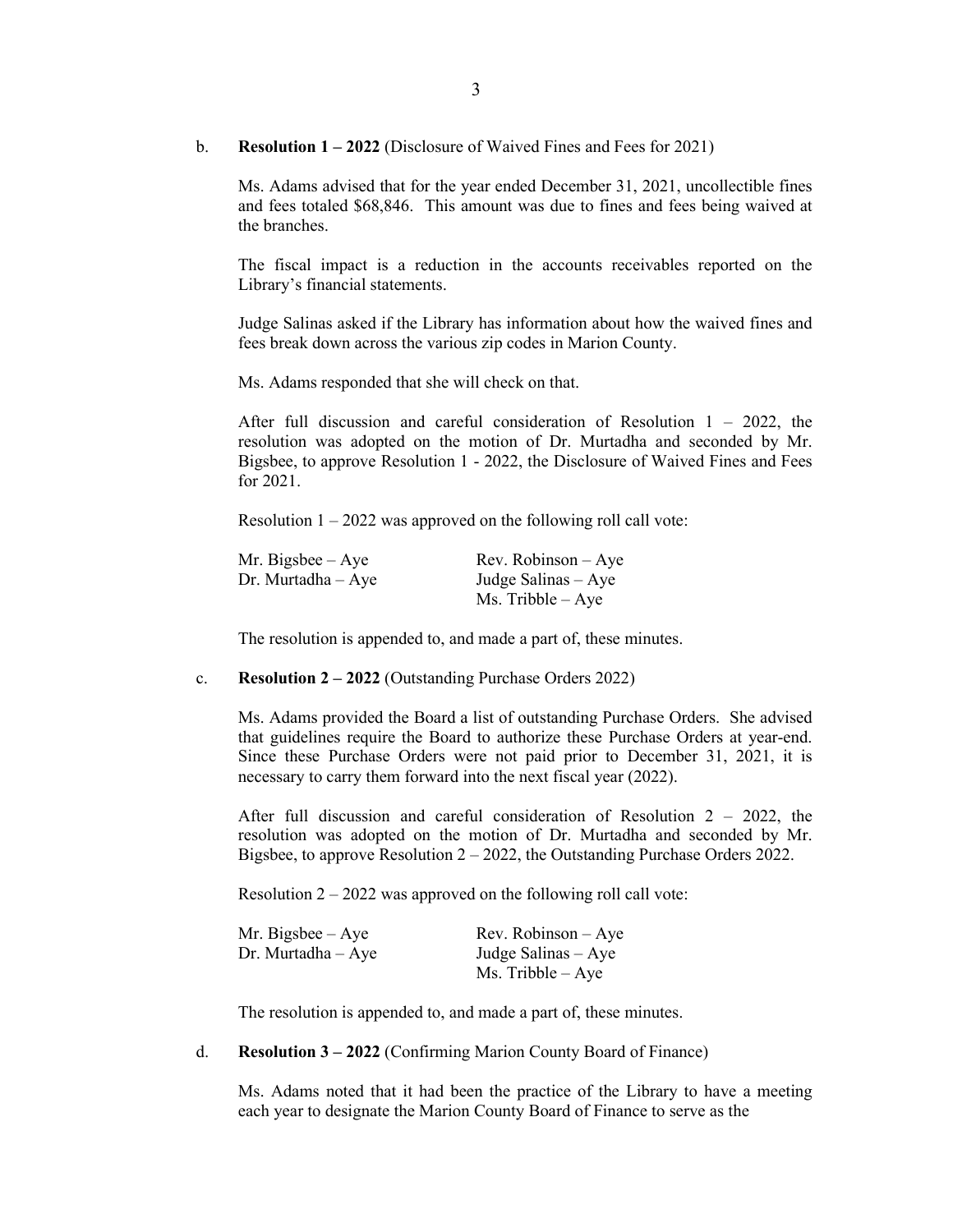Library's Local Board of Finance. The 2022 Board of Finance meeting has been scheduled as a virtual meeting that will take place on January 28, 2022 at 1:30 p.m.

After full discussion and careful consideration of Resolution 3 – 2022, the resolution was adopted on the motion of Dr. Murtadha and seconded by Ms. Tribble, to approve Resolution  $3 - 2022$ , Confirming Marion County Board of Finance.

Resolution  $3 - 2022$  was approved on the following roll call vote:

| Mr. Bigsbee $-$ Aye    | $Rev. Robinson - Aye$ |
|------------------------|-----------------------|
| $Dr.$ Murtadha $-$ Aye | Judge Salinas $-$ Aye |
|                        | Ms. Tribble $-$ Aye   |

The resolution is appended to, and made a part of, these minutes.

## **6. Diversity, Policy and Human Resources Committee (Hope C. Tribble, Chair; Curtis W. Bigsbee, Patricia A. Payne)**

Diversity, Policy and Human Resources Committee Chair, Ms. Tribble, provided an update on the Climate Improvement Study which is being conducted for the Library by Ice Miller. She noted that the Ice Miller Racial Equity Solutions Group continues to run the Climate Study process. The process has involved document and process reviews, an all employee survey, focus groups and interviews (which are currently underway). She continues to be encouraged and grateful for the level of engagement from Library employees. The all employee survey participation was nearly 80%. There has also been a large number --- nearly 50 people --- who have requested to participate in focus groups or interviews. These early indicators say that our team cares and is taking advantage of this process as a way of being part of positive change. As we look to the roll-out, once we have a date, the plan is for the Committee to receive the report at a special meeting of the Diversity, Policy and Human Resources Committee. As is the case with all of our Committee meetings, this will be a public meeting. She would like to ask that all Board members plan to attend this meeting. We will make sure to give Board members, as well as the Go Team, which is our cross-functional group of employees who have helped us in this journey, and the entire employee population, enough "heads up" about the exact date to be in attendance. The Ice Miller Racial Equity Solutions Group will present its findings at that Committee meeting and then we'll have some time to process the information that's presented prior to a Board Meeting. Implementation will be the next big and long-term step after the Climate Study Report is received. The Racial Equity Solutions Group has pledged to continue to support us as we digest the information and make those recommendations actionable.

#### a. **Resolution 4 – 2022** (Resolution for the CEO Search)

Tisha Galarce, Interim HR Director, advised that the Diversity, Policy and Human Resources Committee was recommending approval to award the service contract for the executive search service for the Library's new CEO to Bradbury Miller Associates. The total cost will be \$27,000. The Search Committee decided that this was one of the best firms because they focus exclusively on the libraries throughout the country and are cognizant of the diversity component. The firm is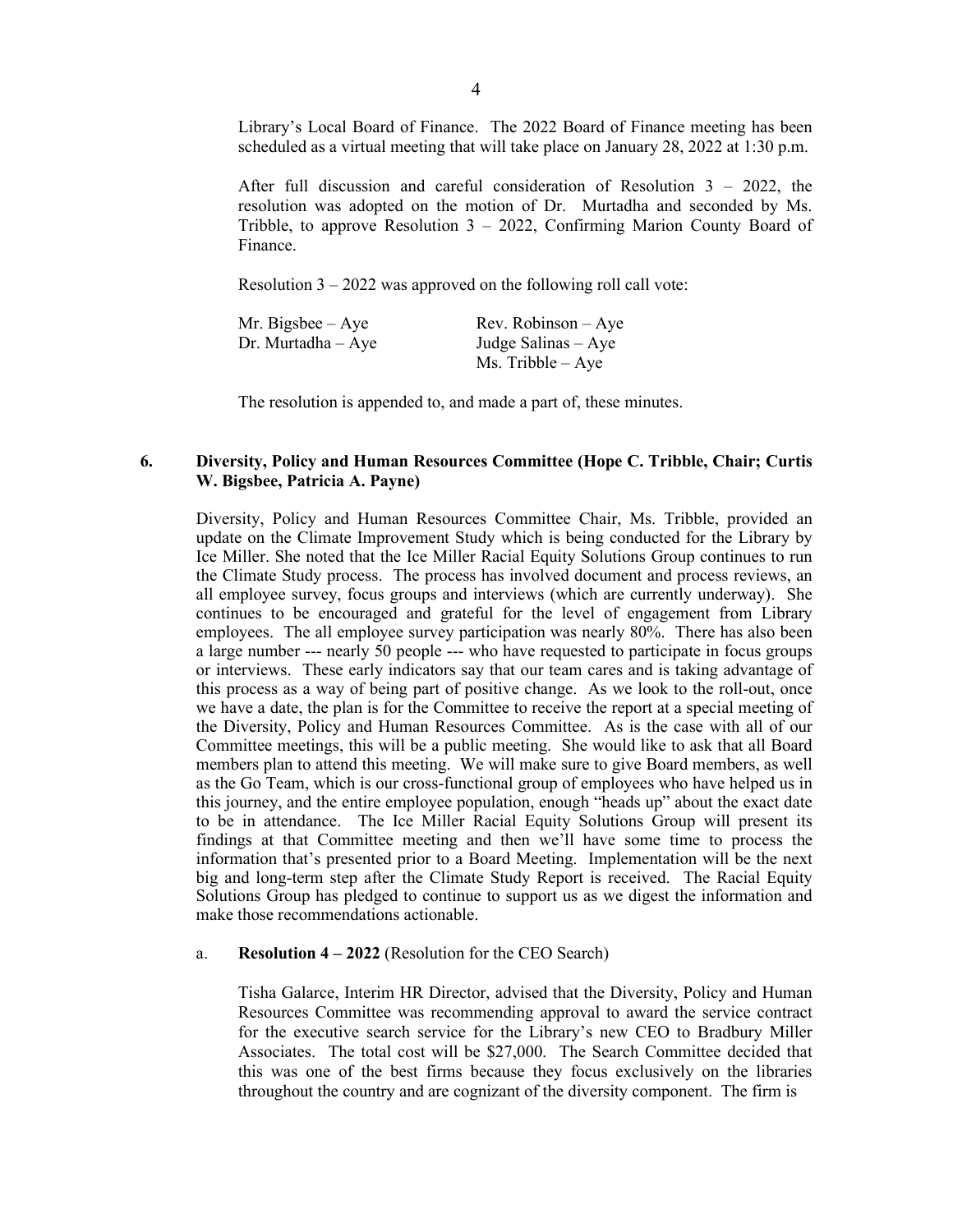based in Ohio and is a woman-owned business. They have conducted over 200 executive searches for libraries.

After full discussion and careful consideration of Resolution  $4 - 2022$ , the resolution was adopted on the motion of Ms. Tribble and seconded by Dr. Murtadha, to approve Resolution 4 – 2022, the Resolution for the CEO Search.

Resolution  $4 - 2022$  was approved on the following roll call vote:

| Mr. Bigsbee – Aye  | $Rev. Robinson - Aye$ |
|--------------------|-----------------------|
| Dr. Murtadha – Aye | Judge Salinas $-$ Aye |
|                    | $Ms.$ Tribble $-$ Aye |

The resolution is appended to, and made a part of, these minutes.

## **7. Facilities Committee (Curtis W. Bigsbee, Chair; Dr. Khaula Murtadha, Rev. T. D. Robinson)**

Mr. Bigsbee advised that the Committee had met on January 11, 2022. Adam Parsons has been selected as the new Facilities Director. He thanked Mike Coghlan who had stepped in as the Interim Facilities Director for the past several months. There will be an item at the February Board Meeting related to the security contract for the remainder of the year. Also, the new Incident Database is being worked on and should be presented in February for the Board's review.

#### **8. Library Foundation Update**

Rev. Robinson reviewed the information contained in the January 2022 Update.

## **News**

The Library Foundation is pleased to report the 2021 Staff Campaign raised \$22,913.70 from 134 donors, which represents a 4.5% increase in dollars and a 34% increase in donors in 2020. Thank you to all staff for your hard work and support.

The Foundation would also like to thank several Library staff members who presented at the Foundation Board of Directors' January in-service meeting. They each shared presentations highlighting their work and top Foundation-funded programs.

Mike Williams, Manager, Communications and Advocacy Beth Van Allen, Managing Editor, Digital Encyclopedia of Indianapolis Melissa Wooton, Area Resource Manager, Adult Services Shael Weidenbach, Herbert Simon Early Literacy Specialist Kirsten Weaver, Teen Programming Specialist Claudia Montes Salinas, Immigrant and Refugee Program Specialist M. McKenzie, Supervisor, Digital Inclusion Elijah Yarde, Technology Learning Specialist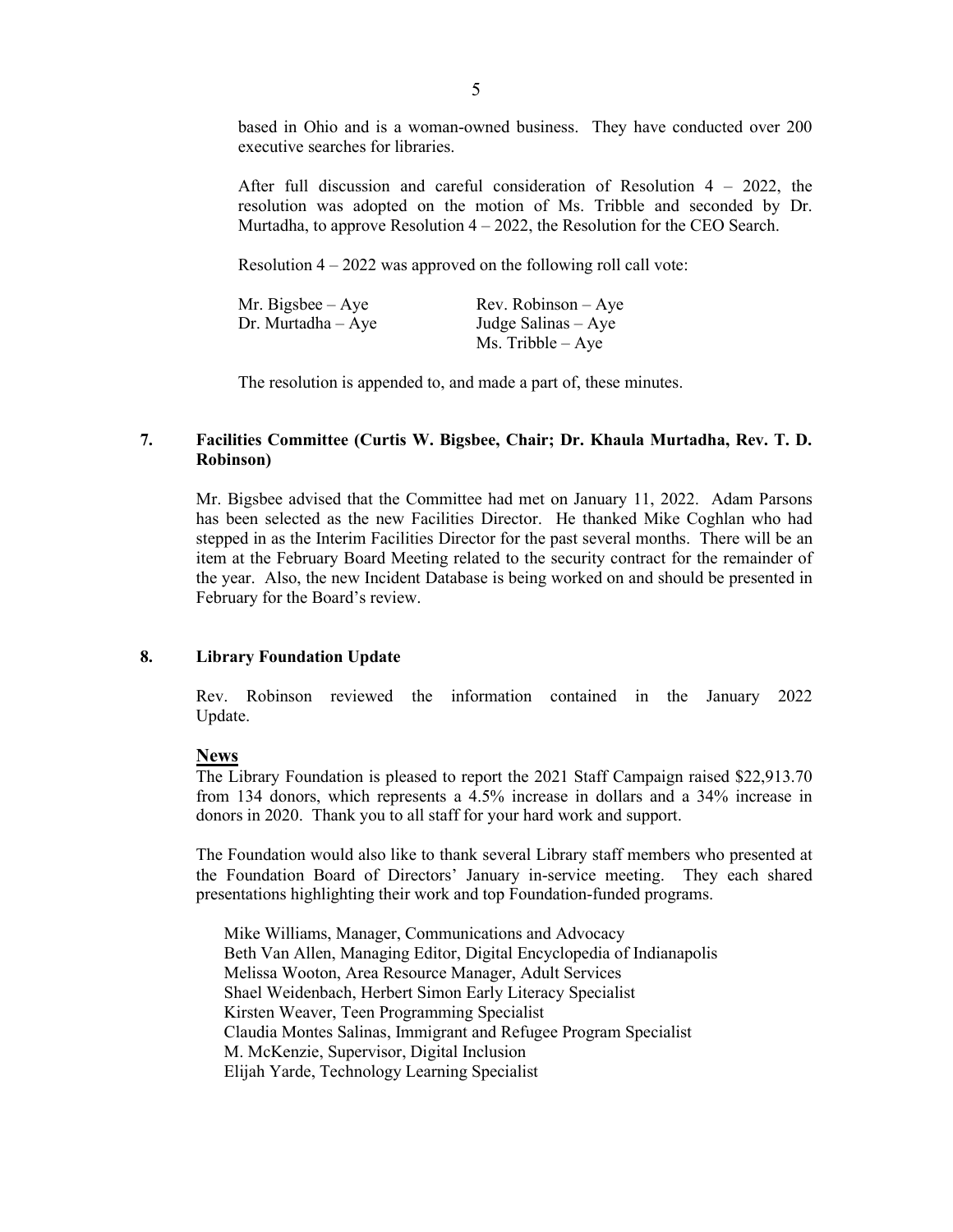In was a joy to learn more about the impact we're making. One staff member shared how the Library's book club at IPS Impact Academy at the Resource Treatment Center is helping youth grow as readers, build positive relationships and heal emotionally. Thanks to our generous donors, teens get to keep a copy of each book they read. After they're done reading, then often share their copies with others on their unit. One young man sends his books home for his brother to read so they can later discuss them. Participating

in the book club also supports the teens' therapy sessions. It can take a long time for therapists to work up to certain topics. However, they find that teens who participate in the book club are more likely to bring up these topics on their own and sooner than they might otherwise be ready to discuss them. It is heartwarming to hear and share concrete examples of how the Library and Foundation are working together to encourage young people.

### **Donors**

The Foundation thanks 324 donors who made gifts last month. The following are our top corporate and Foundation donors.

Ayres Foundation Citizens Energy Group Hulman & Company Foundation, Inc. Indiana Farm Bureau Insurance MacAllister Machinery Co., Inc. Pacers Foundation, Inc. R. B. Annis Educational Foundation Ritz Charles Inc. The Swisher Foundation, Inc.

#### **Program Support**

This month, the Library Foundation is proud to provide more than \$200,000 to the Library. Examples of major initiatives supported include 2022 Meet the Artist XXXIV #blkLivesMatter, Bilingual Financial Literacy Workshops, Family Author Visits, Nonprofit Workshops, CBLC Women's History Month, Indy Seed Library, Teen Community Book Clubs, Preschool Packaged Programs and Reading Ready Time.

## **9. Report of the Interim Chief Executive Officer**

#### a. **Confirming Resolutions**

Mr. Helling shared that Yanna McGraw, the Library's Social Worker, who gave a presentation at the January Board Meeting, has received letters of support for her work from all over the country, including California and Georgia.

He then requested that the Board approve Resolution 5 - 2022 Regarding Finances, Personnel and Travel. He advised that it was a standard report this month.

## 1) **Resolution Regarding Finances, Personnel and Travel (5 – 2022)**

Rev. Robinson made the motion, which was seconded by Mr. Bigsbee, to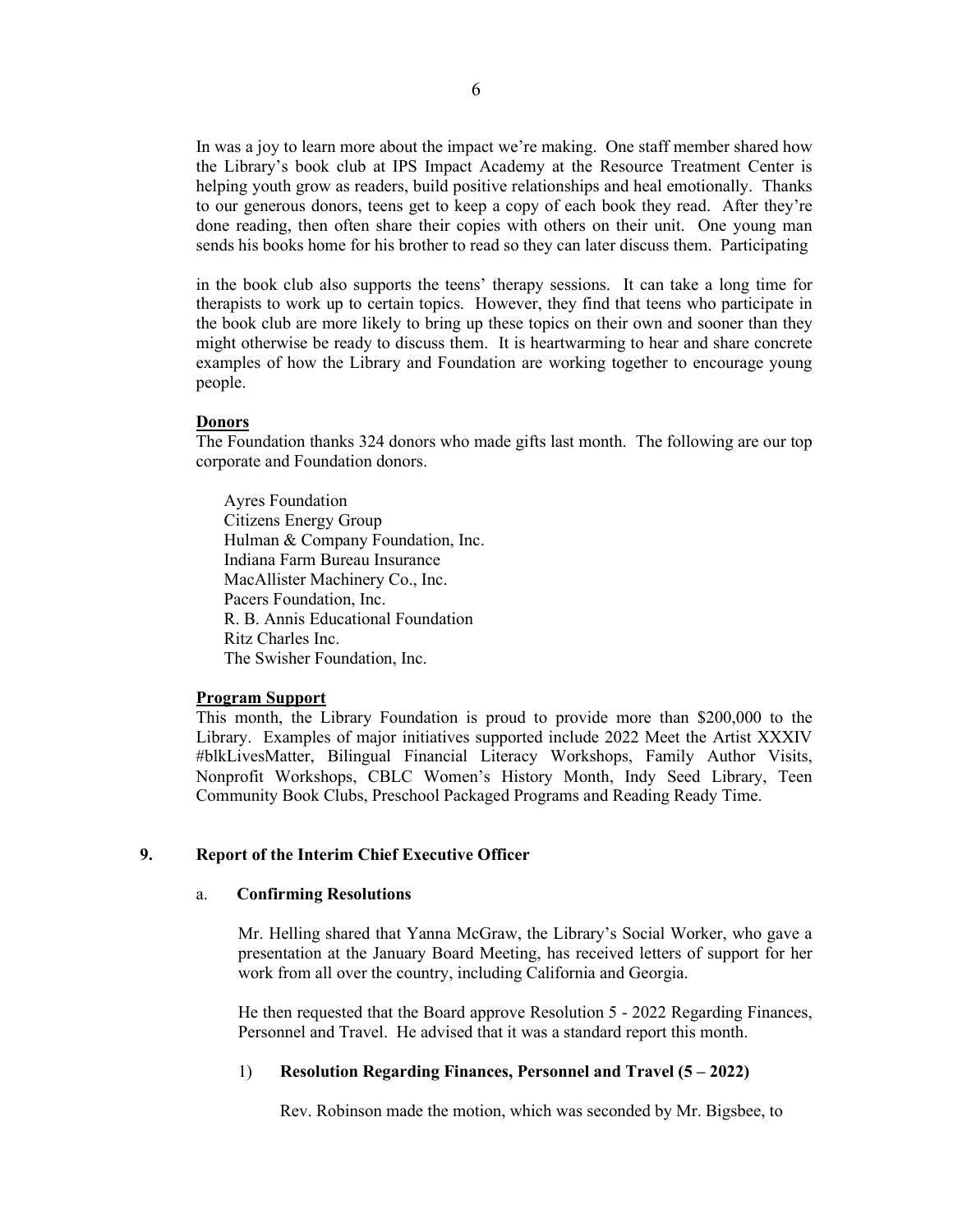approve Resolution 5 – 2022, the Resolution Regarding Finances, Personnel and Travel.

Resolution  $5 - 2022$  was approved on the following roll call vote:

| Mr. Bigsbee $-$ Aye  | $Rev. Robinson - Aye$ |
|----------------------|-----------------------|
| Dr. Murtadha $-$ Aye | Judge Salinas $-$ Aye |
|                      | $Ms.$ Tribble $-Aye$  |

The resolution is appended to, and made a part of, these minutes.

### b. **Interim CEO Roadmap – January 2022**

Mr. Helling discussed the January 2022 Roadmap that was distributed to the Board. On one item, he commented that staff may not always feel comfortable taking concerns to managers or HR, so the Library is negotiating a contract with a third party vendor that staff can call when they have concerns. An ombudsman position will be established to oversee the administration of this project. The Library is also working on new guidelines for interview panels, a mentorship program and career development support. He also welcomed Kimberly Brown-Harden to the role of Manager of Organizational Learning and Development at the Library.

#### c. **Update on IPS Library Card Distribution**

Cordia Watkins, Manager, Circulation, gave the Update. She pointed out that the Library had been working on the IPS library card initiative. This initiative ensures that every IPS student will have a library card. IndyPL has worked with other school districts and this is our first partnership with IPS. Approximately 12,143 IPS students will receive a library card for the first time. Students who already have a library card will receive a reminder regarding their card number. All 18,518 IPS students will receive brochures and information about our programming and resources.

Ms. Watkins advised that the Library will plan a media day in February to share this initiative with the community.

Information on another topic was also shared by Ms. Watkins as follows:

She reminded everyone that IndyPL's annual Meet the Artists program which celebrates prominent African American artists in Indianapolis will return to Central Library from January 26, 2022 through April 2, 2022. It was noted that this year's gallery features the work of Eighteen, the creators of the #BlackLivesMatter mural on Indiana Avenue.

### d. **COVID Update**

### 1) **Vaccine Clinic Update**

Melissa Wooton, Adult Services Manager, shared information about the COVID-19 vaccine clinics at our College Avenue and Martindale-Brightwood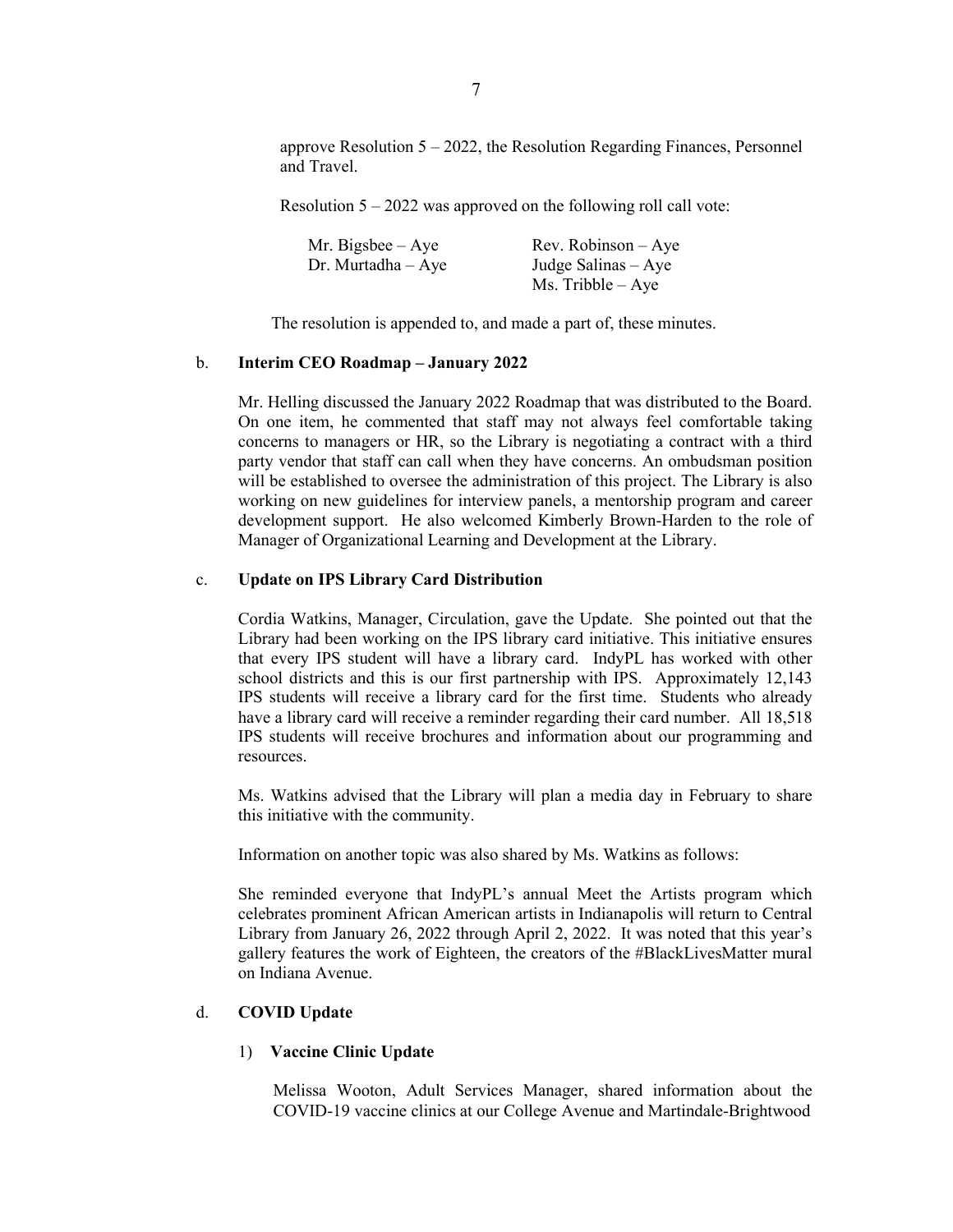locations. She shared that in partnership with the Marion County Health Department, all three vaccines – Pfizer-BioNTech, Moderna and Johnson & Johnson – are available for ages 12 and older at these branches. The vaccines are free and no appointment is necessary. Ms. Wooton mentioned that, because of this partnership, many patrons have been reintroduced to their community library branch.

Additionally, Jena Mattix, the Martindale-Brightwood Branch Manager, shared some of the experiences of the clinic from her perspective. She noted that several people coming in for vaccines were new to IndyPL and have often applied for a library card while they are there.

## e. **Update on Proposed Legislation**

Deb Lambert, Director of Collection Management, shared information about the proposed legislation before the Indiana legislature.

She advised that there are House Bills 1040, 1097 and 1134 and Senate Bills 17 and 167 under consideration right now. These bills include language about "harmful materials to minors" with regard to teaching sensitive subjects such as sex, race and gender. They also include limitations for school and public libraries. IndyPL's main focus is the bill that would allow people to sue libraries for distributing "harmful materials." Ms. Lambert commented that the definition of "harmful to minors" is vague and that books that include obscenity or pornography could be defined differently by various people. She also noted that the Library is working with the Indiana Library Federation ("ILF") to help fight against the referenced bills. It was pointed out that Mike Williams, the Library's Manager of Special Projects, is also the President of the Board at ILF, at this time.

Everyone was encouraged to read the ILF statement that was distributed to the Board entitled "Freedom to Read in Defense of Democracy."

### **UNFINISHED BUSINESS**

**10.** None.

### **NEW BUSINESS**

**11.** None.

### **AGENDA BUILDING**

**12. Future Agenda Items –** This time was made available for discussion of items not on the Agenda which were of interest to Library Board members and the opportunity was given to suggest items that should be included on future Library Board Meeting Agendas.